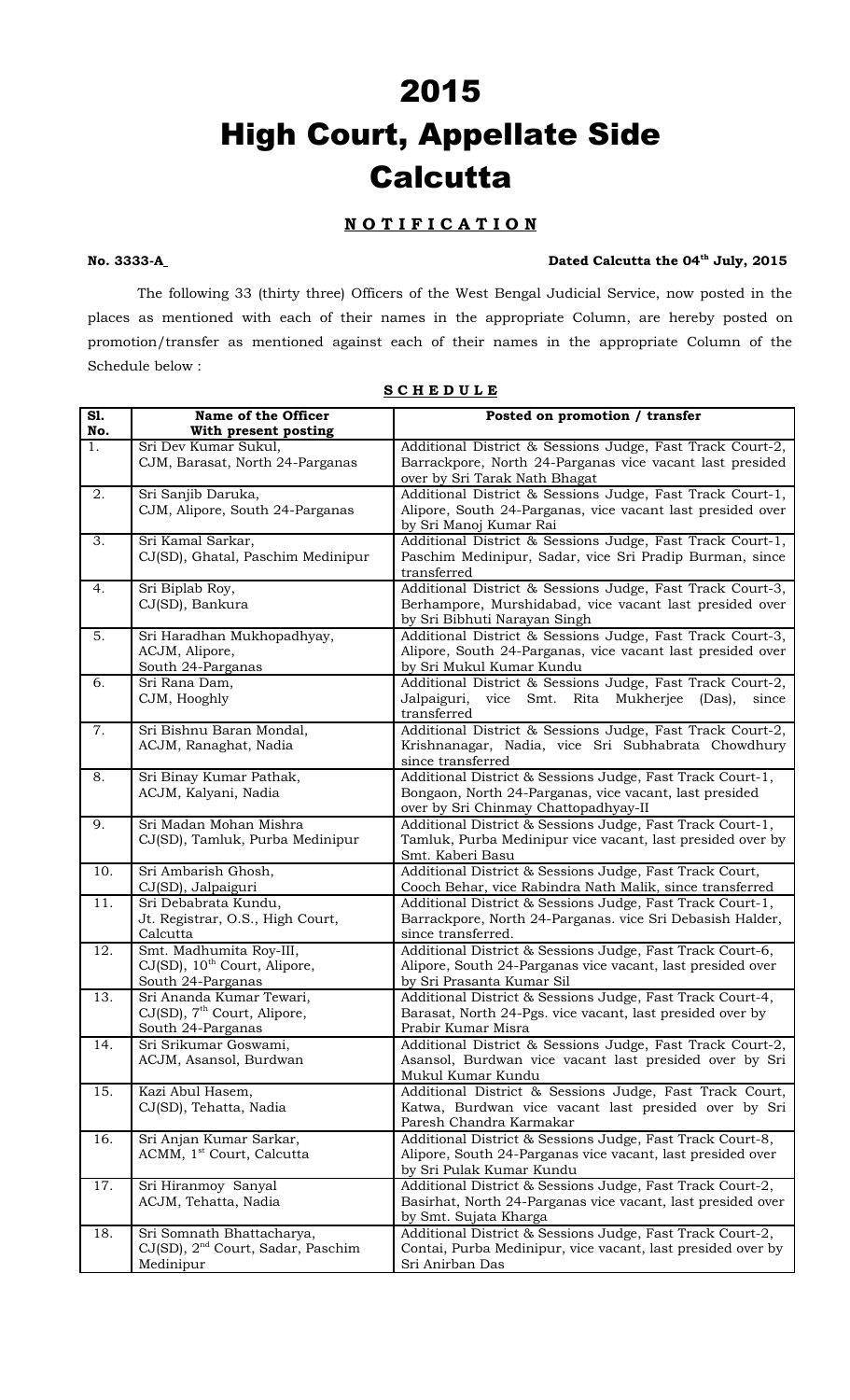| 19. | Sri Pijush Ghosh,                             | Additional District & Sessions Judge, Fast Track Court-4,    |
|-----|-----------------------------------------------|--------------------------------------------------------------|
|     | CJ(SD), 4 <sup>th</sup> Court, Alipore,       | Alipore, South 24-Parganas vice vacant, last presided over   |
|     | South 24-Parganas                             | by Sri Narendra Nath Dasgupta                                |
| 20. | Sri Binay Kumar Prasad,                       | Additional District & Sessions Judge, Fast Track Court-1,    |
|     | CJ(SD), 1 <sup>st</sup> Court, Sadar, Hooghly | Purulia, vice vacant, last presided over by Sri Karna Prasad |
|     |                                               | Barman                                                       |
| 21. | Sri Baishnab Sarkar,                          | Additional District & Sessions Judge, Fast Track Court-1,    |
|     | ACJM, Raiganj, Uttar Dinajpur                 | Raiganj, Uttar Dinajpur, vice vacant, last presided over by  |
|     |                                               | Smt. Sutapa Saha                                             |
| 22. | Sri Umesh Singh                               | Additional District & Sessions Judge, Fast Track Court,      |
|     | CJ(SD), Raiganj, Uttar Dinajpur               | Suri, Birbhum, vice vacant, last presided over by Sri Manas  |
|     |                                               | Ranjan Sanyal                                                |
| 23. | Sri Tapas Kumar Ray                           | Additional District & Sessions Judge, Fast Track Court-1,    |
|     | ACJM, Jangipur, Murshidabad                   | Jangipur, Murshidabad, vice vacant, last presided over by    |
|     |                                               | Sri Sailendra Kumar Singh                                    |
| 24. | Sri Himadri Shankar Ghosh                     | Additional District & Sessions Judge, Fast Track Court-5,    |
|     | Hazra                                         | Barasat, North 24-Parganas vice vacant, last presided over   |
|     | CJ(SD), Darjeeling, Sadar                     | by Sri Jitendra Gupta                                        |
| 25. | Sri Pradip Burman                             | Additional District & Sessions Judge, Fast Track Court-3,    |
|     | ADJ, FTC-1, Sadar, Paschim                    | Malda, vice vacant, last presided over by Sri Somnath        |
|     | Medinipur                                     | Mukherjee                                                    |
| 26. | Sri Subhabrota Chowdhury                      | Additional District & Sessions Judge, Fast Track Court-3,    |
|     | ADJ, FTC-2, Krishnanagar, Nadia               | Diamond Harbour, South 24-Parganas, vice vacant, last        |
|     |                                               | presided over by Sri Nandadulal Kalapahar                    |
| 27. | Sri Somesh Prasad Sinha                       | Additional District & Sessions Judge, Fast Track Court-5,    |
|     | ADJ, FTC-2, Jangipur, Murshidabad             | Alipore, South 24-Parganas vice Sri Subodh Kumar             |
|     |                                               | Batabyal, since transferred                                  |
| 28. | Sri Subodh Kumar Batabyal                     | Additional District & Sessions Judge, Fast Track Court-2,    |
|     | ADJ, FTC-5, Alipore, South 24-                | Tamluk, Purba Medinipur, vice Sri Akhilesh Kumar             |
|     | Parganas                                      | Pandey, since transferred                                    |
| 29. | Sri Akhilesh Kumar Pandey                     | Additional District & Sessions Judge, Fast Track Court-2,    |
|     | ADJ, FTC-2, Tamluk, Purba                     | Jangipur, Murshidabad vice vacant, last presided over by     |
|     | Medinipur                                     | Sri Somesh Prasad Sinha, since transferred                   |
| 30. | Sri Debasish Halder                           | Additional District & Sessions Judge, Fast Track Court-2,    |
|     | ADJ, FTC-1, Barrackpore, North 24-            | Malda, vice vacant, last presided over by Sri Somnath        |
|     | Parganas                                      | Chakraborti                                                  |
| 31. | Sri Rabindra Nath Malik                       | Additional District & Sessions Judge, Fast Track Court-4,    |
|     | ADJ, FTC, Cooch Behar                         | Barrackpore, North 24-Parganas, vice vacant, last presided   |
|     |                                               | over by Sri Asutosh Sarkar                                   |
| 32. | Sri Abani Kanta Laha                          | Additional District & Sessions Judge, Fast Track Court-2,    |
|     | ADJ, FTC, Kalna, Burdwan                      | Kandi, Murshidabad, vice vacant, last presided over by Sri   |
|     |                                               | Ramesh Kumar Pradhan                                         |
| 33. | Smt. Rita Mukherjee (Das)                     | Additional District & Sessions Judge, Fast Track Court,      |
|     | ADJ, FTC-2, Jalpaiguri, Sadar                 | Chandannagar, Hooghly, vice vacant, last presided over by    |
|     |                                               | Masuk Hossain Khan                                           |

## Sd/-

 **Subhasis Dasgupta Registrar (Judicial Service) High Court, A.S., Calcutta**

### **Memo No. 3334-A**

Forwarded to the Superintendent, Government Printing, West Bengal, for early insertion in the Calcutta Gazette.

High Court, Civil By Order of the High Court

The  $04^{\text{th}}$  July, 2015  $$\rm{First\,Assistant\,q}$